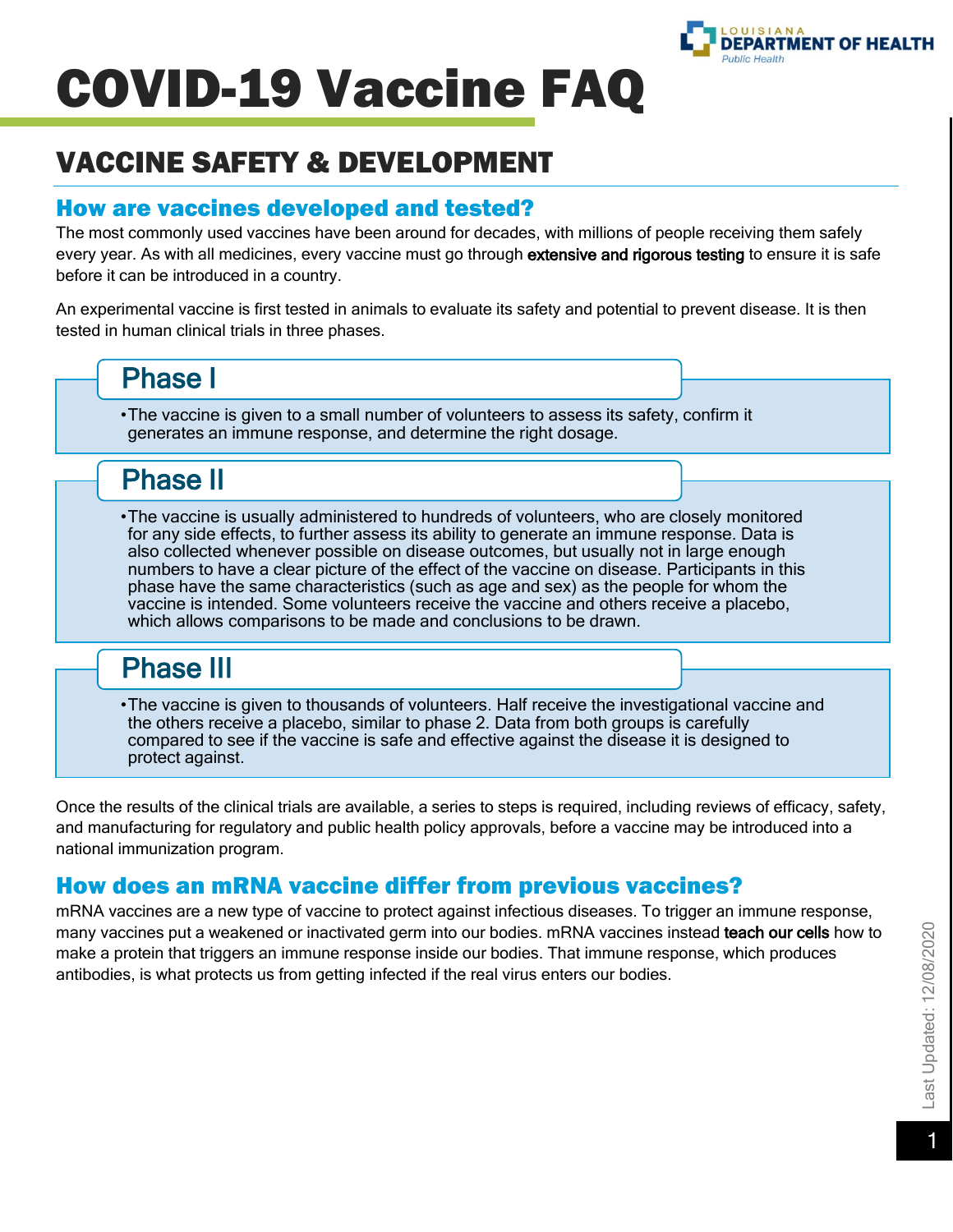

### How is the research and development process being accelerated without compromising safety?

The CEOs of the following companies have made a **historic pledge** to the world, outlining a united commitment to uphold the integrity of the scientific process as they work towards potential regulatory filings and approvals of the first COVID-19 vaccines.

- AstraZeneca
	- BioNTech
- Johnston & Johnston
- Merck

• GlaxoSmithKline

• Moderna

- Novavax
- **Pfizer**
- Sanofi

Currently, clinical trials are evaluating investigational COVID-19 vaccines in many thousands of study participants to generate scientific data regarding safety and efficacy. If FDA determines a vaccine meets required safety and effectiveness standards, FDA may permit the vaccine to be distributed and used in the United States under an Emergency Use Authorization (EUA) or licensure. Once FDA makes its determination, the Advisory Committee on Immunization Practices (ACIP) will review available data before making vaccine recommendations to CDC.

Once a COVID-19 vaccine is authorized or approved for use, CDC, FDA, and other federal partners will use multiple existing, robust systems and data sources to conduct ongoing safety monitoring.

## Have Louisiana residents participated in the clinical trials?

The Pfizer/BioNTech and Moderna clinical trials for the vaccine included patients from across Louisiana. The evidence for the vaccine's safety comes in part from the people in our own community.



Pfizer/BioNTech Clinical Sites • Oschner Clinic Foundation | New Orleans, LA



•Benchmark Research | Metairie, LA • Meridian Clinical Research | Baton Rouge, LA

## What are the side effects of the vaccine?

It is anticipated that after the 2nd shot you may experience similar side effects of the flu vaccine, which are:

- Sore arm at the injection site
- **Fever**
- **Fatigue**
- Headache
- Joint Pain
- Muscle Aches

<sup>•</sup>Benchmark Research | Metairie, LA • LSUHSC-Shreveport | Shreveport, LA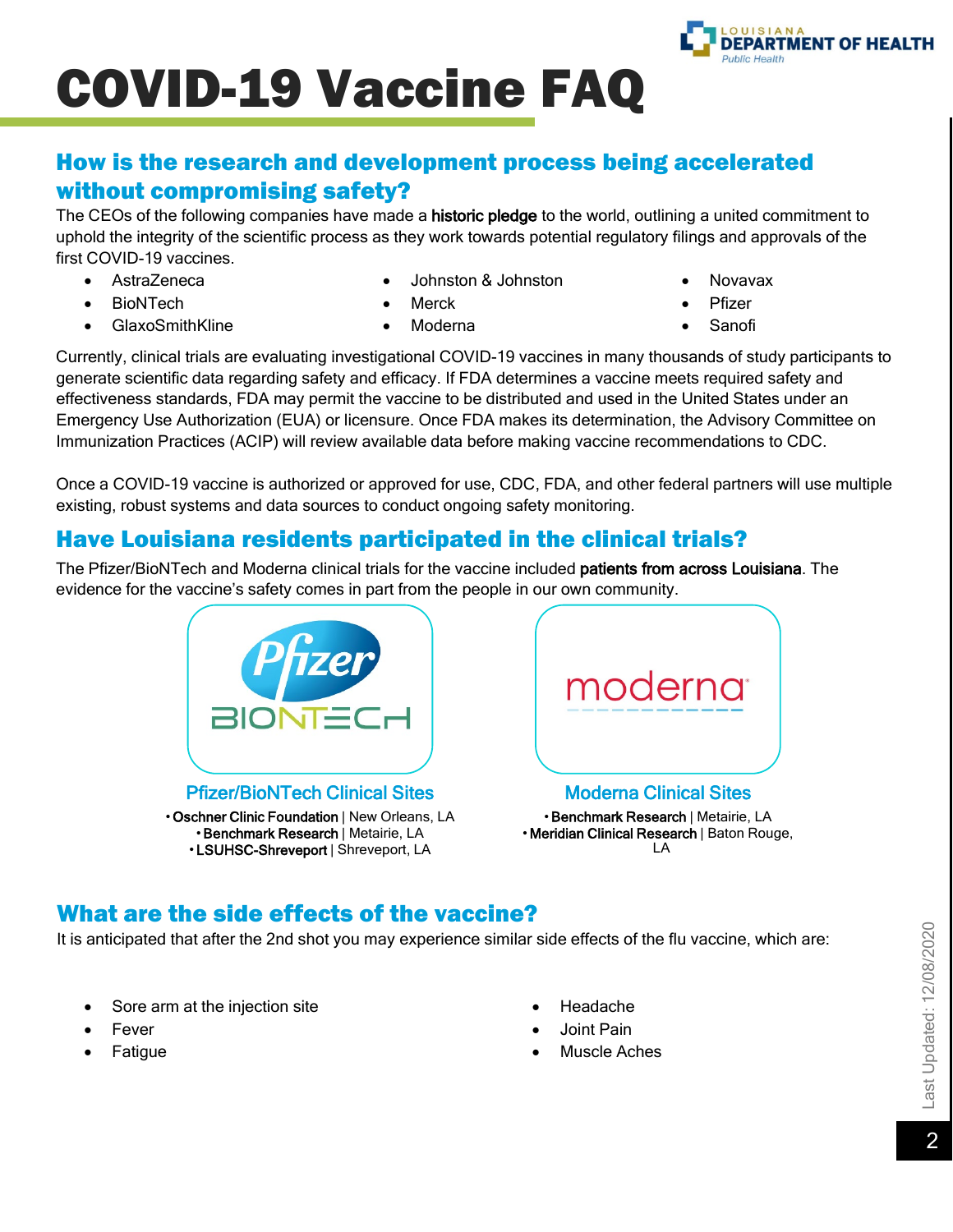

# GENERAL INFORMATION

### Why is it important to get the COVID-19 vaccine?

Getting the vaccine has several benefits. The most important one being that we can safely establish herd immunity, so the population at large can be protected from the virus if a threshold of vaccination is reached. It's a tall order, as experts estimate that roughly 70% of people in the U.S. (200 million) need to be vaccinated to reach this level of protection for COVID-19 specifically. This is especially important for vulnerable, high-risk groups, like the elderly and immunocompromised.

#### You have the power to make a difference. Every person who gets vaccinated brings us closer to getting our lives back to normal.

#### Will the COVID-19 vaccine infect me with COVID-19?

No. None of the COVID-19 vaccines currently in development in the United States use the live virus that causes COVID-19. There are several different types of vaccines in development. However, the goal for each of them is to teach our immune systems how to recognize and fight the virus that causes COVID-19. Sometimes this process can cause symptoms, such as fever, but these symptoms are normal and are a sign that the body is building immunity.

#### Will the COVID-19 vaccines cause me to test positive on COVID-19 viral tests?

Vaccines currently in clinical trials in the United States won't cause you to test positive on viral tests, which are used to see if you have a current infection. If your body develops an immune response, which is the goal of vaccination, there is a possibility you may test positive on some antibody tests. Antibody tests indicate you had a previous infection and that you may have some level of protection against the virus. Experts are currently looking at how COVID-19 vaccination may affect antibody testing results.

#### If I've already gotten sick with COVID-19, do I still need to take the COVID-19 vaccine?

Due to the severe health risks associated with COVID-19 and the fact that re-infection with COVID-19 is possible, people may be advised to get a COVID-19 vaccine even if they have been sick with COVID-19 before.

At this time, experts do not know how long someone is protected from getting sick again after recovering from COVID-19. The immunity someone gains from having an infection, called natural immunity, varies from person to person. Some early evidence suggests natural immunity may not last very long.

We won't know how long immunity produced by vaccination lasts until we have a vaccine and more data on how well it works. Both natural immunity and vaccine-induced immunity are important aspects of COVID-19 that experts are trying to learn more about, and CDC will keep the public informed as new evidence becomes available.

### Is the COVID-19 vaccine more effective than the flu vaccine?

Recent studies show that flu vaccination reduces the risk of flu illness between 40% and 60% among the overall population during seasons when most circulating flu viruses are well-matched to the flu vaccine. Current COVID-19 vaccine results are showing efficacy ratings above 90%, making the COVID-19 vaccine more effective than the flu vaccine.